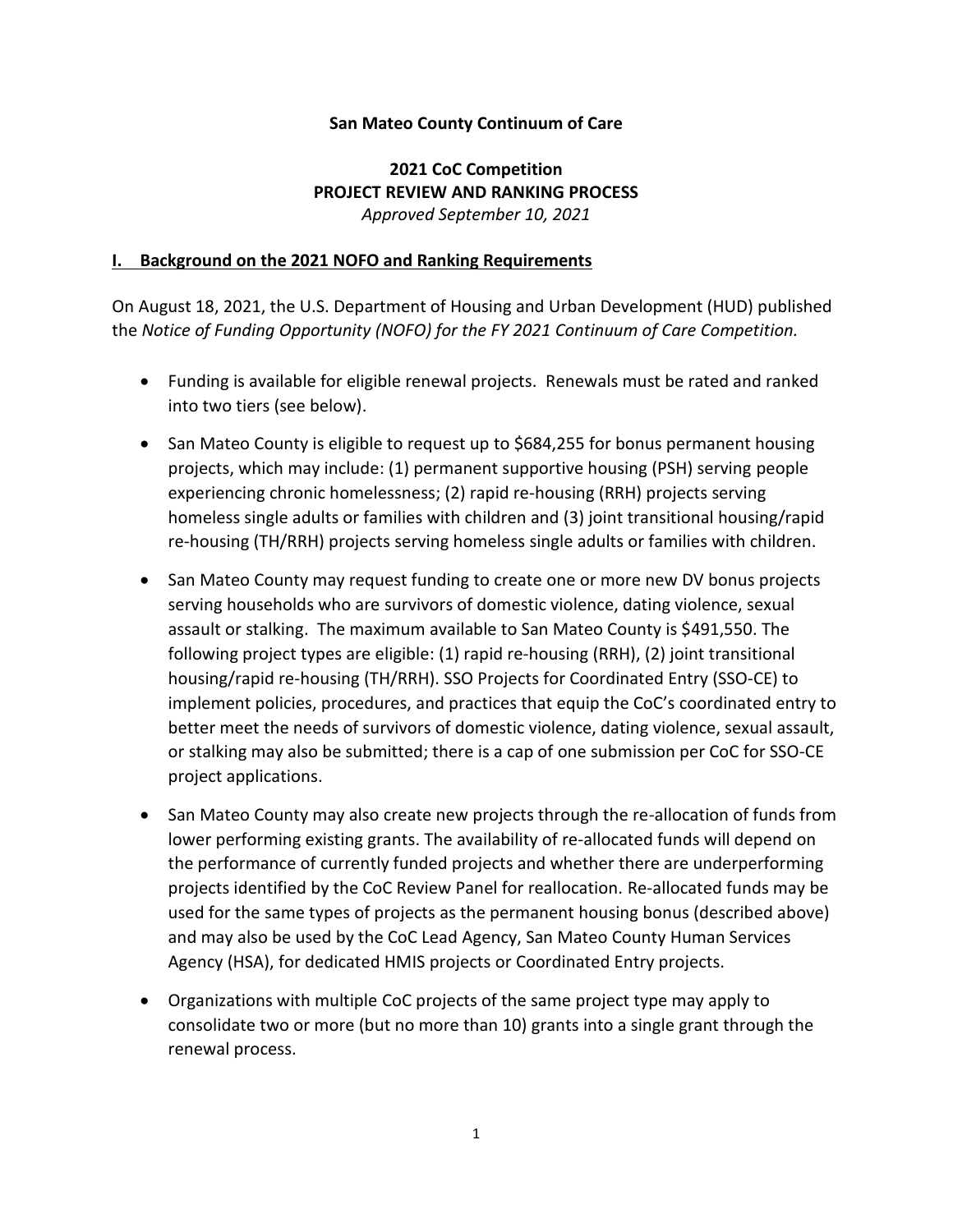• Organizations with existing CoC projects may also apply to transition from one project component to another component using the re-allocation process.

The NOFO requires that each CoC conduct a transparent and objective process to review and rank all applications for renewal of existing projects and creation of new projects, including consideration of how projects promote racial equity. Ranking of renewal projects must demonstrate the use of established objective criteria, including performance data, to review project applications. Additionally, the CoC must place projects into Tier 1 and Tier 2, with projects in Tier 2 having to compete nationally for funding.

This document describes the San Mateo County CoC policies and process governing the review and ranking of projects in the 2020 competition, as well as the adopted policy for determining which projects are placed into Tier 2.

## **II. Rating and Ranking Process and Criteria**

## a. Adoption of Performance Standards

On July 12, 2013, the CoC Steering Committee adopted objective Project Performance Standards for all program types within the continuum (emergency shelter, short- and long-term transitional housing, permanent housing, rapid re-housing, services only with housing focus, and services only with employment focus). In June 2016 these standards were updated to align with HUD's System Performance Measures (published in 2014) and to reflect recent data on current performance of San Mateo County programs and performance targets recommended by Focus Strategies as part of their technical assistance work on HSA's Strategic Plan to End Homelessness.

In July 2018, the CoC Steering Committee voted to adjust the performance standard for HMIS data quality.

The Performance Standards as amended on July 13, 2018, are attached as **Attachment A**.

### b. Solicitation of CoC Applications

On September 3, 2021, the CoC Lead Agency (HSA) released an announcement of available funding for both new and renewal CoC projects. An informational meeting for potential applicants (both new and renewal) is set to be convened on September 15, 2021. Funding announcements were distributed broadly via email to the provider community and were also posted to the HSA website. The announcements explain the process for submitting application, as well as the review criteria and process.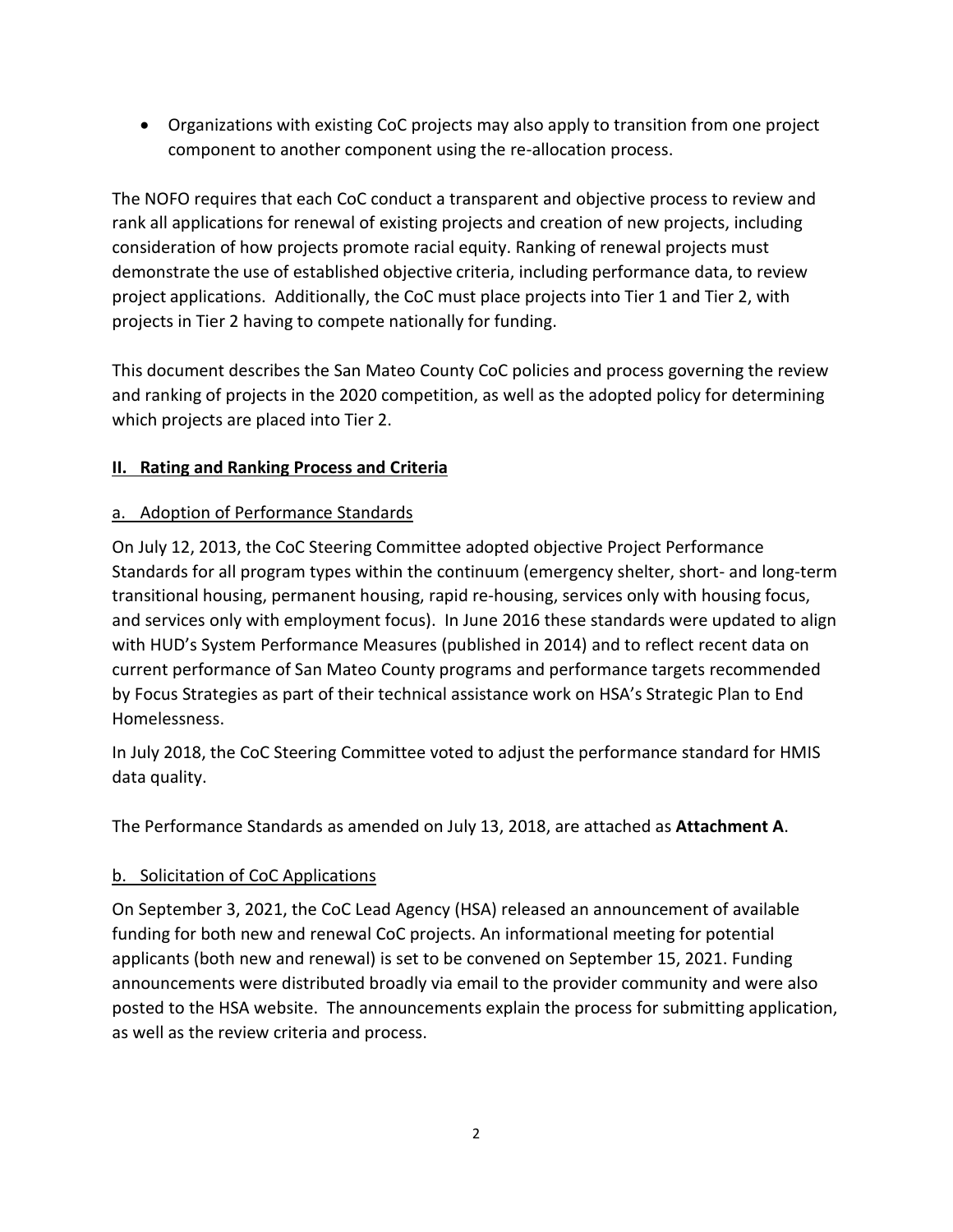#### c. Application Process

- On or about September 17, 2021, renewal applicants will receive a Project Performance Report from HSA summarizing their progress in meeting the established performance standards using data from the Clarity HMIS system. This report provides each renewal project applicant the opportunity to provide any narrative explanation or clarification regarding why they did or did not meet any of the standards. This document also includes supplemental narrative questions. Again, this year, match letters will also undergo a technical review for adherence to HUD requirements.
- By October 6, 2021, at 5:00 pm, all applicants (new and renewal) must complete their Project Application(s) (Exhibit 2) in e-snaps. Renewal applicants must also submit their completed Project Performance Reports including any clarifications and responses to the supplemental narrative, as well as supporting documentation. New applicants must also submit their completed supplemental narrative. Applicants that are consolidating two or more renewal grants must submit Project Performance Reports and Project Applications for the individual grants by the date listed above.

Additional details and instructions about the application process are contained in the following documents: Highlights of the 2021 Continuum of Care NOFO, Availability of Funding for New Projects, and Information for Renewal Applicants, which are posted online at HSA's 2021 NOFO website at<https://hsa.smcgov.org/continuum-care-nofanofo>

### d. Review, Ranking and Tiering Process

- HSA will convene an unbiased and non-conflicted Review Panel composed of representatives from neutral (non-applicant) organizations. The Panel may include staff from the County of San Mateo, cities and towns within the County, funders and nonprofit housing and social services organizations.
- The Review Panel will meet on or about October 19, 2021, to determine final ranking of the projects.
- Prior to the meeting, the HSA staff will calculate the preliminary score for all renewal applicants using the objective Scoring Factors in **Attachment B**. The preliminary scores will be distributed to the Review Panel prior to or at the meeting.
- Prior to the meeting, the Review Panel will receive copies of all new project applications for review and scoring. New project applications will be scored using the scoring factors in **Attachment C.** The Review Panel may request amendments to a new project application including a reduction or expansion of funding requested. This can include asking an applicant to add re-allocated funds from another project to their new project request. The panel may also request that a new project adjust their service model or otherwise change their proposal in order to make it more competitive for bonus funding or to secure points for the overall CoC application.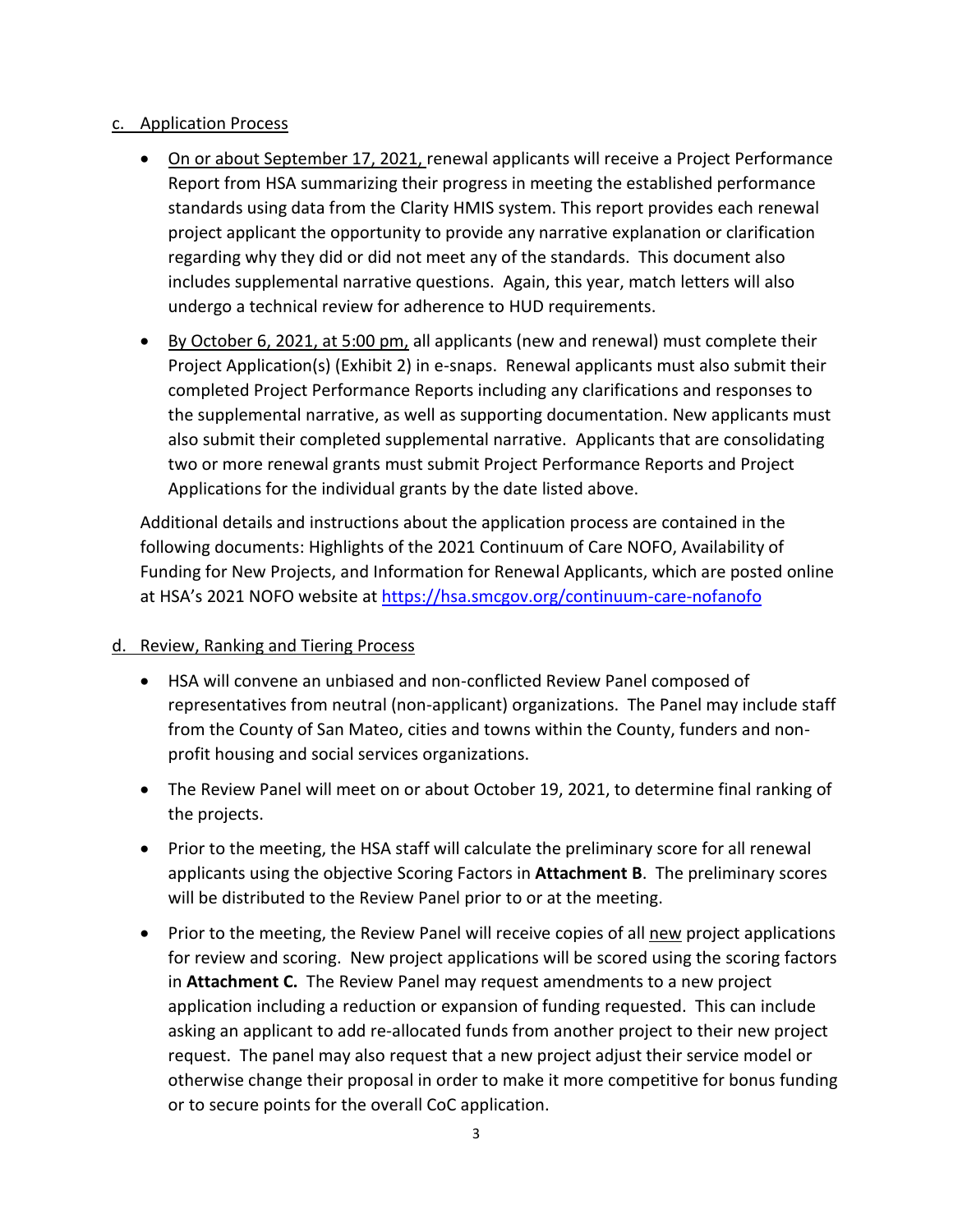- In the absence of new applications, or if new applications are deemed materially deficient or non-competitive, the Review Panel reserves the right to invite a new application from an existing grantee, which could be either an entirely new project or an expansion of an existing high-performing project. This applies regardless of the source of the funds (re-allocation, permanent housing bonus, DV bonus, etc.) and is intended to capitalize on the available NOFO funding by advancing highly competitive applications in order to try to maximize the total CoC funds awarded to projects in San Mateo County.
- The Review Panel is committed to ensuring the CoC puts forward the most competitive submissions possible both as the collaborative applicant and through individual project applications. It is with this goal in mind that the Review Panel may recommend changes to renewal projects, including partial reallocation of funding (see Attachment D).
- At the meeting, the Review Panel will determine the final order of ranking of projects in accordance with the Ranking and Tiering Policy in **Attachment D**. Projects expanded at the behest of the Review Panel will be ranked based on existing project performance and tiered in accordance with the ranking policy for new projects.
- All applicants will be notified on or about October 22, 2021, whether their project is being included in the application as well as their rank on the Project Priority listing.
- Applicants may appeal decisions of the Steering Committee in accordance with the policy outlined in **Attachment E**. Appeal request must be submitted in writing to HSA by October 27, 2021.
- The final project rankings, including results of any appeals (see below), will be brought to the Continuum of Care Steering Committee for approval on or about November 8, 2021.
- After submission of the CoC Application to HUD, any applicant may submit a written request to HSA for technical feedback as it relates to the strength of the proposal. Feedback requests may be submitted through December 31, 2021.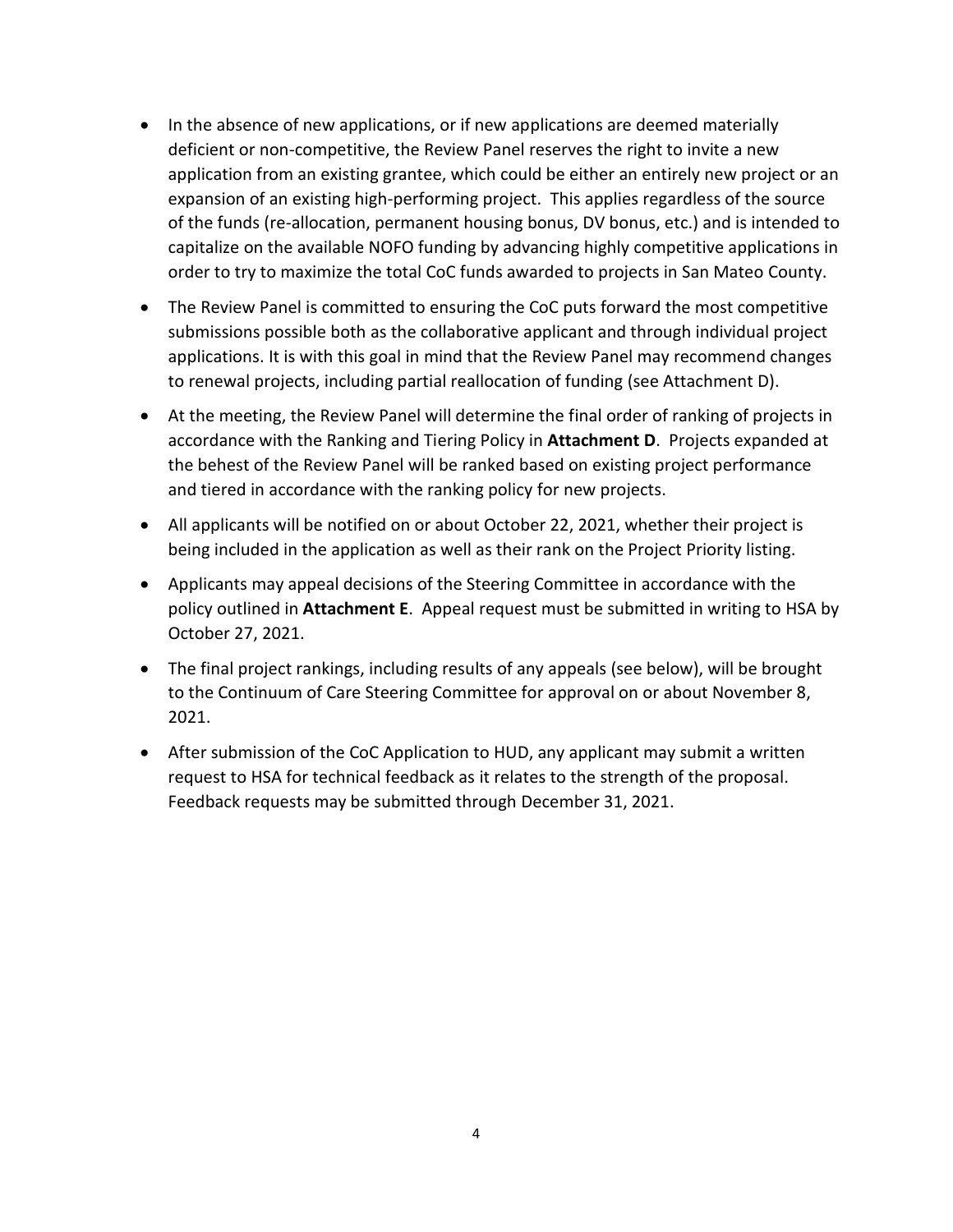# **ATTACHMENT A Performance Standards Revised July 2018**

|                | <b>Measures</b>                                              | <b>Emergency</b><br><b>Shelter</b> | <b>Transitional</b><br><b>Housing</b> | Permanent<br><b>Supportive</b><br><b>Housing</b> | <b>Rapid Re-</b><br><b>Housing</b> |
|----------------|--------------------------------------------------------------|------------------------------------|---------------------------------------|--------------------------------------------------|------------------------------------|
| $\mathbf{1}$   | a) Exit to Permanent Housing                                 | 30% (S)/                           | 85%                                   | <b>NA</b>                                        | 85%                                |
|                | Percent of all leavers who exited to a permanent destination | 50% (F)                            |                                       |                                                  |                                    |
|                | b) Exit to Permanent Housing or Retained Permanent           |                                    |                                       |                                                  |                                    |
|                | <b>Housing</b>                                               | <b>NA</b>                          | <b>NA</b>                             | 85%                                              | <b>NA</b>                          |
|                | Percent of participants who retained housing and all leavers |                                    |                                       |                                                  |                                    |
|                | who exited to a permanent destination                        |                                    |                                       |                                                  |                                    |
| $\overline{2}$ | Length of Stay                                               | Less than:                         | Less than:                            | <b>NA</b>                                        | <b>NA</b>                          |
|                | Average length of stay for program participants              | 30 days                            | 120 days                              |                                                  |                                    |
| 3              | <b>Returns to Homelessness</b>                               | Less than:                         | Less than:                            |                                                  | Less than                          |
|                | Percent of all participants who return to homelessness       | $20\%$ (S)/                        | $11\%$ (S)/                           | <b>NA</b>                                        | 15%                                |
|                | within one year after exiting to permanent housing           | 2% (F)                             | 1% (F)                                |                                                  |                                    |
| 4              | <b>Increased Employment Income</b>                           |                                    |                                       |                                                  |                                    |
|                | Percent of adult leavers who exited and stayers (who stayed  | 10%                                | 15%                                   | <b>NA</b>                                        | 15%                                |
|                | for 12 months or more) with increased employment income      |                                    |                                       |                                                  |                                    |
| 5              | <b>Increased Non-Employment Income</b>                       |                                    |                                       |                                                  |                                    |
|                | Percent of adult leavers who exited and stayers (who stayed  | 10%                                | 15%                                   | 10%                                              |                                    |
|                | for 12 months or more) with increased non-employment         |                                    |                                       |                                                  | 15%                                |
|                | income                                                       |                                    |                                       |                                                  |                                    |
| 6              | <b>Utilization Rate</b>                                      | 95%                                | 90%                                   | 90%                                              | <b>NA</b>                          |
|                | Average daily bed/unit/ or program slot utilization          |                                    |                                       |                                                  |                                    |
| $\overline{7}$ | <b>CoC Grant Spending</b>                                    |                                    |                                       |                                                  |                                    |
|                | Percentage of CoC award spent in most recently completed     | 95%                                | 95%                                   | 90%                                              | 90%                                |
|                | year                                                         |                                    |                                       |                                                  |                                    |
| 8              | <b>HMIS Data Quality</b>                                     |                                    |                                       |                                                  |                                    |
|                | Percentage of null/missing and don't know/refused values     | Less than 5%                       | Less than 5%                          | Less than 5%                                     | Less than 5%                       |
|                | *does not include SSN                                        |                                    |                                       |                                                  |                                    |
|                |                                                              |                                    |                                       |                                                  |                                    |

Legend:  $(S)$  = singles,  $(F)$  = families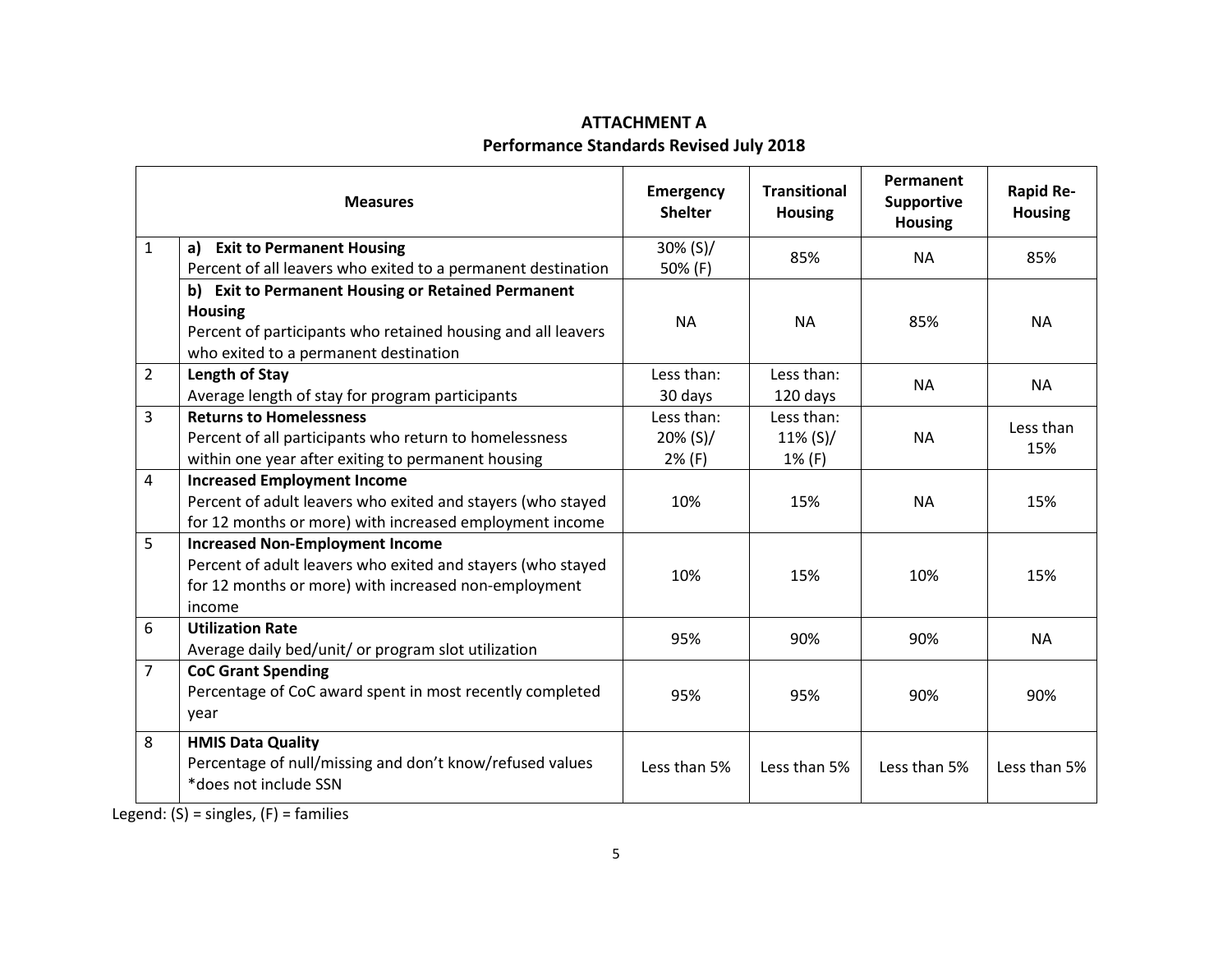### **ATTACHMENT B SCORING FACTORS FOR RENEWAL PROJECTS**

The scoring system for renewal projects is based on objective criteria, including a consideration of past performance as demonstrated by the project APR, HMIS data, budget data, CoC Project Applications and supplemental project narratives. The scoring system also takes into consideration the severity of needs and vulnerabilities experienced by program participants, and the extent to which projects are aligned with Housing First principals (low barriers to participation, no service participation requirements or preconditions).

Projects applying for consolidation will each be scored and ranked separately, as per HUD requirements.

| <b>Scoring Factor</b> |                                                                            | <b>Maximum and Minimum Scores</b>                                                                                                                      |                                                      |                                                                                                                                                                                                          |  |
|-----------------------|----------------------------------------------------------------------------|--------------------------------------------------------------------------------------------------------------------------------------------------------|------------------------------------------------------|----------------------------------------------------------------------------------------------------------------------------------------------------------------------------------------------------------|--|
|                       |                                                                            | <b>TH</b>                                                                                                                                              | <b>RRH</b>                                           | <b>PSH</b>                                                                                                                                                                                               |  |
|                       | 1a. Exits to                                                               |                                                                                                                                                        | Exceeds standard by more than 10% = 15 points        |                                                                                                                                                                                                          |  |
|                       | Permanent                                                                  |                                                                                                                                                        | Meets standard or exceeds by up to $10\%$ = 9 points |                                                                                                                                                                                                          |  |
|                       | Housing                                                                    |                                                                                                                                                        | Within 10% of standard = $6$ points                  | Not Applicable                                                                                                                                                                                           |  |
|                       | (up to 15 pts)                                                             | More than 10% below standard = 0 points                                                                                                                |                                                      |                                                                                                                                                                                                          |  |
| $\mathbf{1}$          | 1b. Exits to<br>Permanent<br>Housing/Retain<br>Housing (up to<br>$17$ pts) |                                                                                                                                                        | Not Applicable                                       | Exceeds standard by more<br>than $10% = 17$ points<br>Meets standard or exceeds by<br>up to $10\% = 12$ points<br>Within 10% of standard = $8$<br>points<br>More than 10% below<br>standard = $0$ points |  |
| $\overline{2}$        | Length of Stay<br>(up to 6 pts)                                            | Exceeds standard by<br>more than $10% = 6$<br>points<br>Meets standard or<br>exceeds by $10\% = 4$<br>points<br>Within 10% of standard<br>$= 2$ points | Not Applicable                                       |                                                                                                                                                                                                          |  |
| 3                     | Returns to<br>Homelessness<br>(up to 4 pts)                                | Achieves standard = $4$ points                                                                                                                         |                                                      | Not Applicable                                                                                                                                                                                           |  |
|                       | Increased                                                                  | Exceeds standard by more than $5% = 5$ points                                                                                                          |                                                      |                                                                                                                                                                                                          |  |
| 4                     | Employment<br>Income                                                       | Meets standard or exceeds by up to $5% = 4$ points<br>Within 5% of standard = $2$ points                                                               |                                                      | Not Applicable                                                                                                                                                                                           |  |
|                       | (up to 5 pts)                                                              | More than 5% below standard = 0 points                                                                                                                 |                                                      |                                                                                                                                                                                                          |  |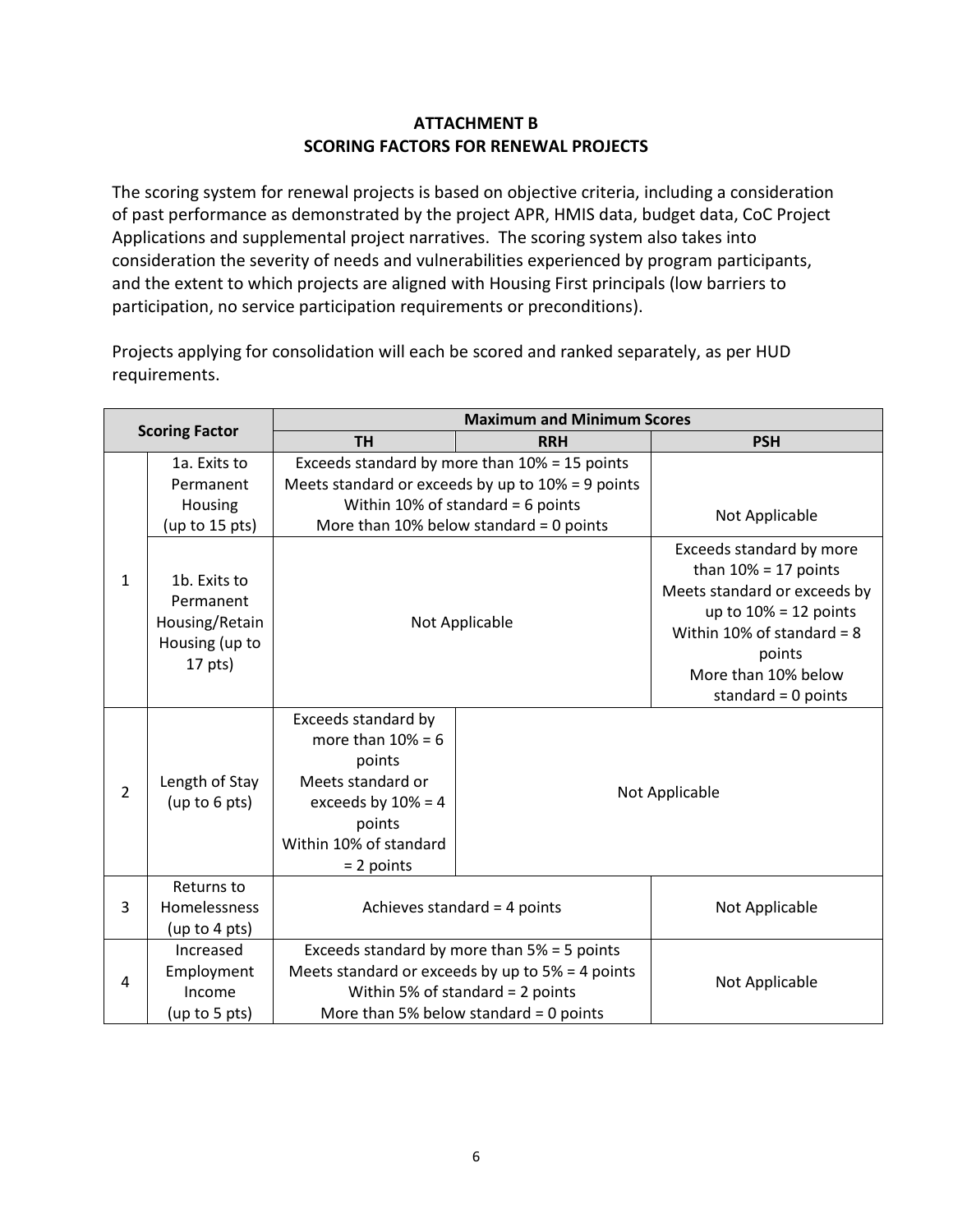|                       |                                                         | <b>Maximum and Minimum Scores</b>                                                                                                                                                                                                                                                                                                                                                                                                                                                                                                                                                                                                                                                                                                                                                                                                                                                                                                                                                         |                                                                                                                                                                                 |                                                                                                                                   |  |
|-----------------------|---------------------------------------------------------|-------------------------------------------------------------------------------------------------------------------------------------------------------------------------------------------------------------------------------------------------------------------------------------------------------------------------------------------------------------------------------------------------------------------------------------------------------------------------------------------------------------------------------------------------------------------------------------------------------------------------------------------------------------------------------------------------------------------------------------------------------------------------------------------------------------------------------------------------------------------------------------------------------------------------------------------------------------------------------------------|---------------------------------------------------------------------------------------------------------------------------------------------------------------------------------|-----------------------------------------------------------------------------------------------------------------------------------|--|
| <b>Scoring Factor</b> |                                                         | <b>TH</b>                                                                                                                                                                                                                                                                                                                                                                                                                                                                                                                                                                                                                                                                                                                                                                                                                                                                                                                                                                                 | <b>RRH</b>                                                                                                                                                                      | <b>PSH</b>                                                                                                                        |  |
| 5                     | Increased Non-<br>Employment<br>Income<br>(up to 7 pts) |                                                                                                                                                                                                                                                                                                                                                                                                                                                                                                                                                                                                                                                                                                                                                                                                                                                                                                                                                                                           | Exceeds standard by more than 5% = 7 points<br>Meets standard or exceeds by up to $5% = 4$ points<br>Within 5% of standard = 2 points<br>More than 5% below standard = 0 points |                                                                                                                                   |  |
| 6                     | <b>Utilization Rate</b><br>(up to 6 pts)                | Meets standard or<br>$exceeds = 6 points$<br>Within 5% of standard<br>$= 2$ points<br>More than 5% below<br>standard = $0$ points                                                                                                                                                                                                                                                                                                                                                                                                                                                                                                                                                                                                                                                                                                                                                                                                                                                         | Not Applicable                                                                                                                                                                  | Meets standard or exceeds = $6$<br>points<br>Within 5% of standard = $2$<br>points<br>More than 5% below standard<br>$= 0$ points |  |
| $\overline{7}$        | CoC Grant<br>Spending<br>(up to 6 pts)                  |                                                                                                                                                                                                                                                                                                                                                                                                                                                                                                                                                                                                                                                                                                                                                                                                                                                                                                                                                                                           | Meets standard or exceeds = $6$ points<br>Within 5% of standard = $3$ points<br>More than 5% below standard = 0 points                                                          |                                                                                                                                   |  |
| 8                     | <b>HMIS Data</b><br>Quality<br>(up to 12 pts)           | All Data Elements Less Than 5% Missing/Don't Know = 12 points<br>1-2 Data Elements More Than 5% Missing/Don't Know = 6 points<br>More Than 2 Data Elements More Than 5% Missing/Don't Know = 0 points                                                                                                                                                                                                                                                                                                                                                                                                                                                                                                                                                                                                                                                                                                                                                                                     |                                                                                                                                                                                 |                                                                                                                                   |  |
| 9                     | <b>Housing First</b><br>(up to $16$<br>points)          | Does the project ensure participants are not screened out based on the following<br>criteria?<br>A) Having too little or no income<br>B) Active or history of substance abuse<br>C) Having a criminal record with exceptions for state-mandated restrictions<br>D) History of domestic violence<br>If yes, then 0.5 points for each (possible total of 2 points).<br>Does the project ensure that participants are not terminated from the program for<br>the following reasons?<br>A) Failure to participate in supportive services<br>Failure to make progress on a service plan<br>B)<br>Loss of income or failure to improve income<br>C)<br>D)<br>Being a victim of domestic violence<br>If yes, then 0.5 points for each (possible total of 2 points).<br>Does the project have these Housing First approaches documented in project<br>manual or other project documentation?<br>If yes, then 1.5 points for each approach documented in submitted documents (up to<br>12 points). |                                                                                                                                                                                 |                                                                                                                                   |  |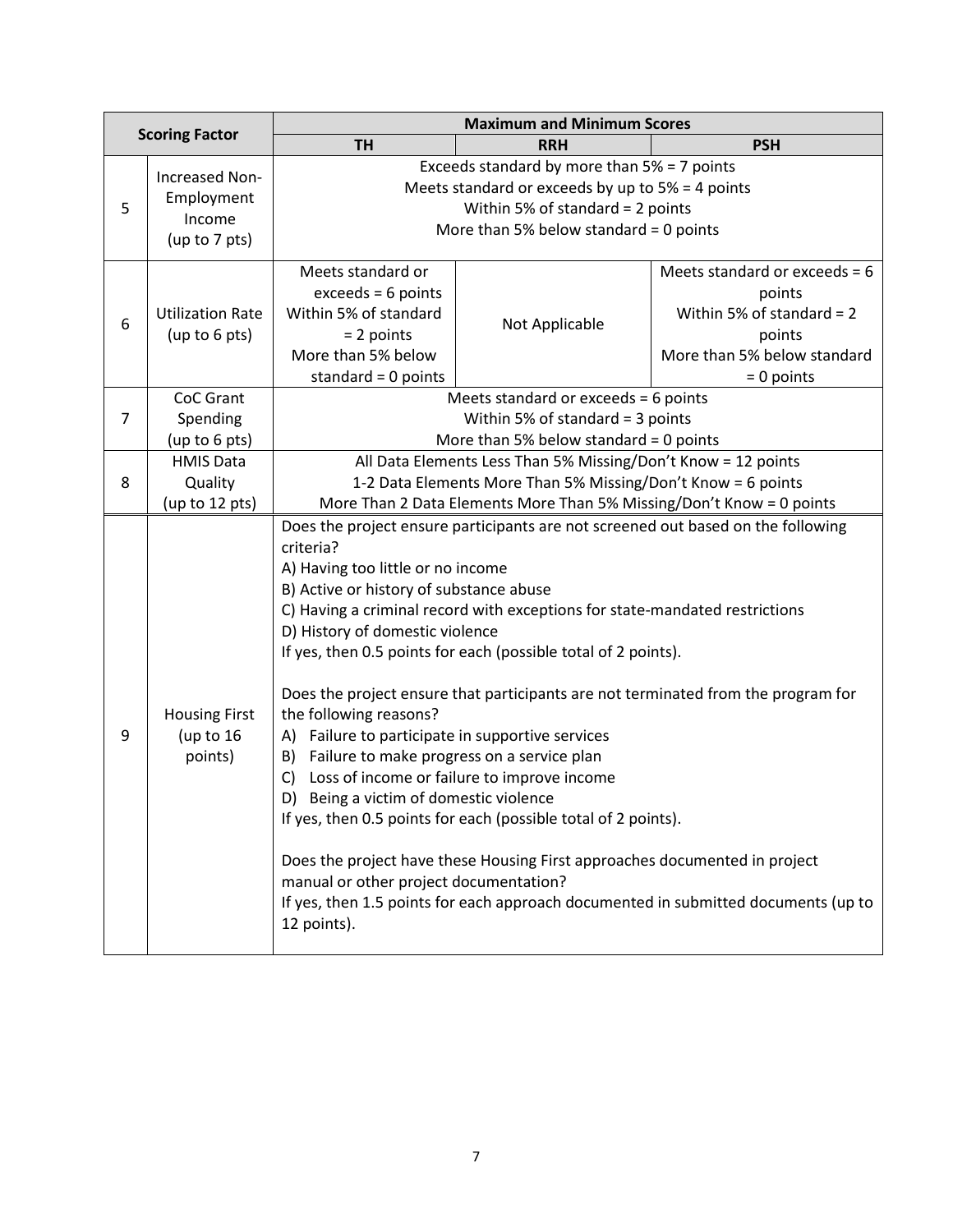|                       |                                                                           | <b>Maximum and Minimum Scores</b>                                                                                                                                                                                                                                                                                                                                                                                                                                                                                                                                                                              |            |                                                                                                                                                     |  |
|-----------------------|---------------------------------------------------------------------------|----------------------------------------------------------------------------------------------------------------------------------------------------------------------------------------------------------------------------------------------------------------------------------------------------------------------------------------------------------------------------------------------------------------------------------------------------------------------------------------------------------------------------------------------------------------------------------------------------------------|------------|-----------------------------------------------------------------------------------------------------------------------------------------------------|--|
| <b>Scoring Factor</b> |                                                                           | <b>TH</b>                                                                                                                                                                                                                                                                                                                                                                                                                                                                                                                                                                                                      | <b>RRH</b> | <b>PSH</b>                                                                                                                                          |  |
| 10                    | Promoting<br>Racial Equity<br>(up to 6 points)                            | Has the project provider identified any barriers to participation faced by persons of<br>different races and ethnicities, particularly those over-represented in the local<br>homelessness population, and has or will take steps to eliminate identified barriers?<br>Project has taken steps to identify whether there are barriers = 3 points<br>Project has taken steps to address identified barriers or, if no barriers have been<br>identified, to ensure the project promotes racial equity = 3 points<br>Project has not taken any steps to identify or address barriers = 0 points                   |            |                                                                                                                                                     |  |
| 11                    | Documentation<br>of Referral/<br>Enrollment<br>Process<br>(up to 6 pts)   | Does the project have policies and procedures for accepting and enrolling referrals<br>from CES? Does the project have clear protocols for why referrals may be denied and<br>for what reason? Does the project have these policies and procedures documented<br>in project manual or other project documentation?<br>Project has policies and procedures documented, including protocols for why<br>referrals may be denied $= 6$ points<br>Project has policies and procedures documented = 3 points<br>Project does not have policies and procedures documented = 0 points                                  |            |                                                                                                                                                     |  |
| 12                    | Grants<br>Monitoring/<br>Compliance<br>(up to 4 pts)                      | Project submitted APR on time= 1 point<br>a)<br>If $not = 0$ points<br>Project had sufficient LOCCS drawdown frequency for executed contracts (at<br>b)<br>least quarterly) = $1$ point<br>If $not = 0$ points<br>Project did not return funds to HUD = 2 point<br>C)<br>If returned funds = 0 points<br>Project serves CoC-eligible participants (as demonstrated in written<br>d)<br>policies/procedures on eligibility, screening and admission) = 1 point<br>If $not = 0$ points<br>Serious unresolved compliance finding from HUD would result in up to 8 points<br>e)<br>subtracted from project's score |            |                                                                                                                                                     |  |
| 13                    | Cost<br>Effectiveness<br>for PH exits or<br>PSH units<br>(up to 7 points) | Cost per exit to permanent housing is reasonable<br>for project type $= 7$ points<br>Cost per exit to permanent housing is not<br>reasonable for project type = 3 points                                                                                                                                                                                                                                                                                                                                                                                                                                       |            | Cost per unit served is<br>reasonable for project<br>$type = 7 points$<br>Cost per unit served is not<br>reasonable for project<br>$type = 3points$ |  |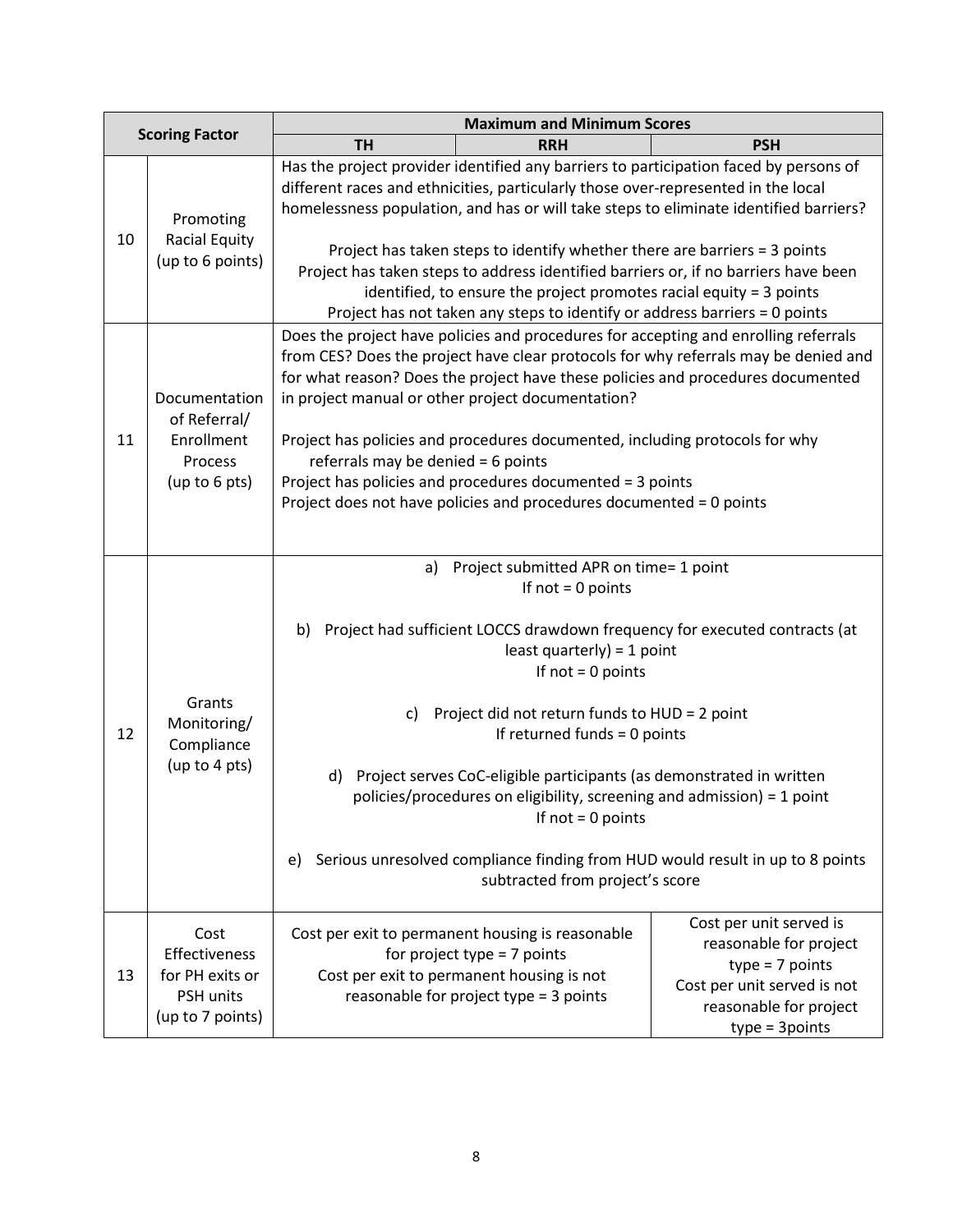| <b>Scoring Factor</b> |                                                    | <b>Maximum and Minimum Scores</b> |                                   |                                                      |  |
|-----------------------|----------------------------------------------------|-----------------------------------|-----------------------------------|------------------------------------------------------|--|
|                       |                                                    | ΤН                                | <b>RRH</b>                        | <b>PSH</b>                                           |  |
| 14                    | <b>Policy Priorities</b><br>(up to $13$<br>points) | Not Applicable                    | Rapid Re-Housing $= 12$<br>points | <b>Permanent Supportive</b><br>Housing $= 13$ points |  |
|                       | <b>Maximum Score</b>                               | 100                               | 100                               | 100                                                  |  |

In addition, in FY 2021, Project Applicants will be asked to provide non-scored narratives on two topics that relate to HUD policy priorities described in the NOFO:

- How the organization and project or program involves people with lived experience of homelessness in providing input on program planning and evaluation, development of policies and procedures, and decision-making structures and processes.
- How the project or program ensures that participants receive needed health and behavioral health services, including connections with providers of healthcare services.

These two items may become scored criteria in future competitions.

### **Methodology for Renewal Scoring Factors:**

Factor 1 through 8 (Project Performance Standards): Data will be extracted from APR/Clarity/Looker/HUD Applications for each project for the period May 1, 2020 to April 30, 2021 to calculate these performance measures.

Factor 9: (Housing First): This will be based on how the applicant responds to the Questions on Section 3B of the Project Application relating to Housing First, entry barriers, and service participation requirements. In addition, these items will be scored based on the project's documented program manual. The projects with written policies that clearly document low barriers and no service participation requirements will receive higher scores.

Factor 10: (Promoting Racial Equity). This will be scored based on the narrative response provided in the Project Performance Report.

Factor 11: (Documentation of Referral/Enrollment Process): This factor considers whether the project has policies and procedures for accepting and enrolling referrals from CES as well as if there are clear protocols for why referrals may be denied and for what reason. Scores will be based on the projects documented policies and procedures. The projects with comprehensive written policies and procedures will receive higher scores.

Factor 12: (Grants Monitoring/Compliance): Applicants will be scored based on their responses to the questions in Section 2B of the Project Application, to include: whether they submitted APR reports on time, have made sufficient LOCCS drawdowns, or have had any unspent grant funds returned to HUD. Applicants will be asked to submit their eligibility and screening policy/procedures to assess whether projects serve CoC-eligible populations. In addition, projects will lose points for having serious unresolved compliance findings from HUD.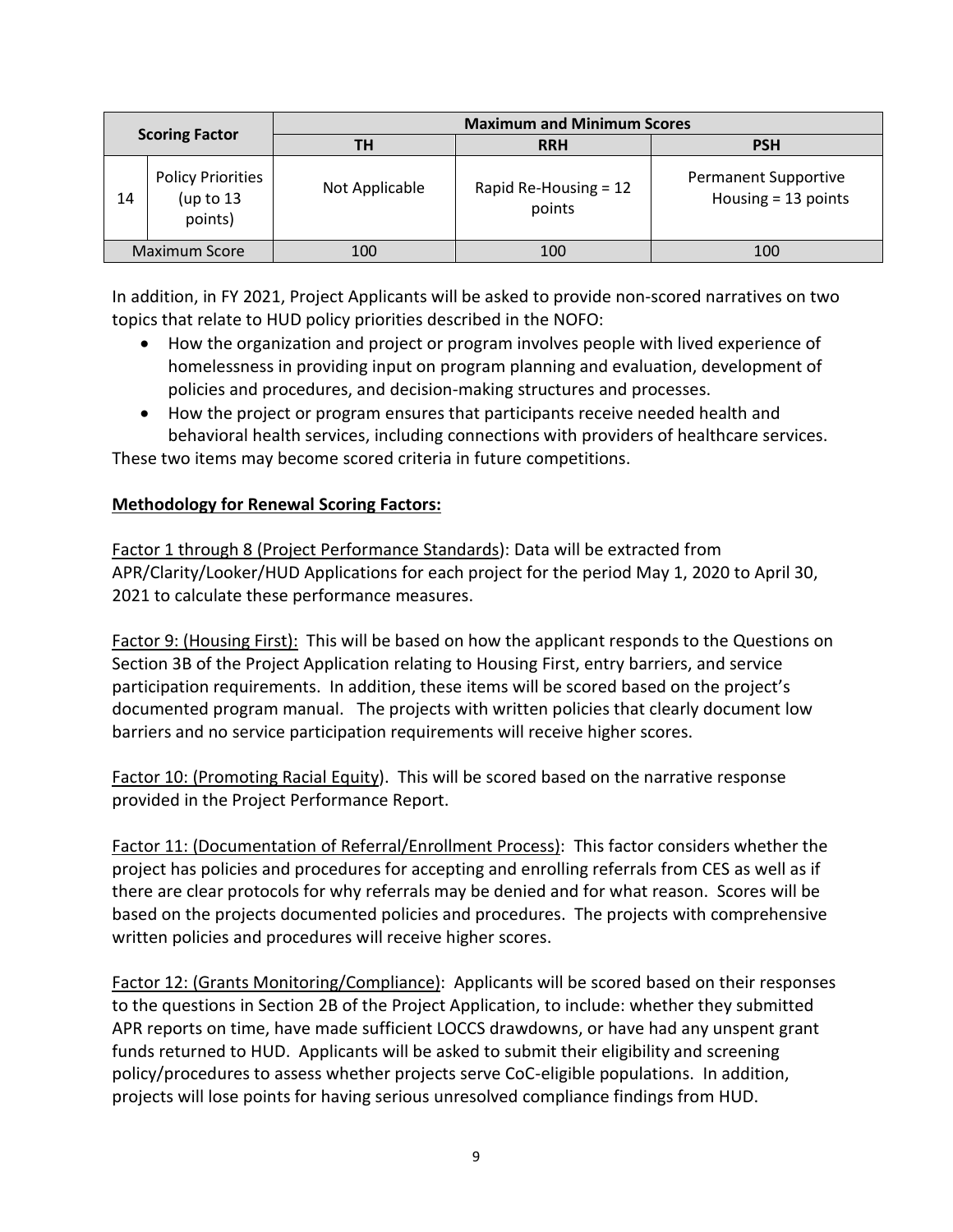Factor 13: (Cost Effectiveness): For TH and RRH projects, the measure will be calculated by dividing the total program budget by the number of households who exited to permanent housing. For PSH projects, the measure will be calculated by dividing total budget (as submitted by program) by the number of units/households in the project to arrive at an average cost per unit.

Factor 14: (Policy Priorities): This factor provides additional points for permanent housing projects (PSH and RRH).

DedicatedPLUS projects will not receive points for serving chronically homeless individuals because they do not only serve chronically homeless individuals.

DV projects operated by victim services providers will be rated and ranked using the same methodology as all other projects. DV providers will extract performance data from their HMIS compatible database to complete the project performance report.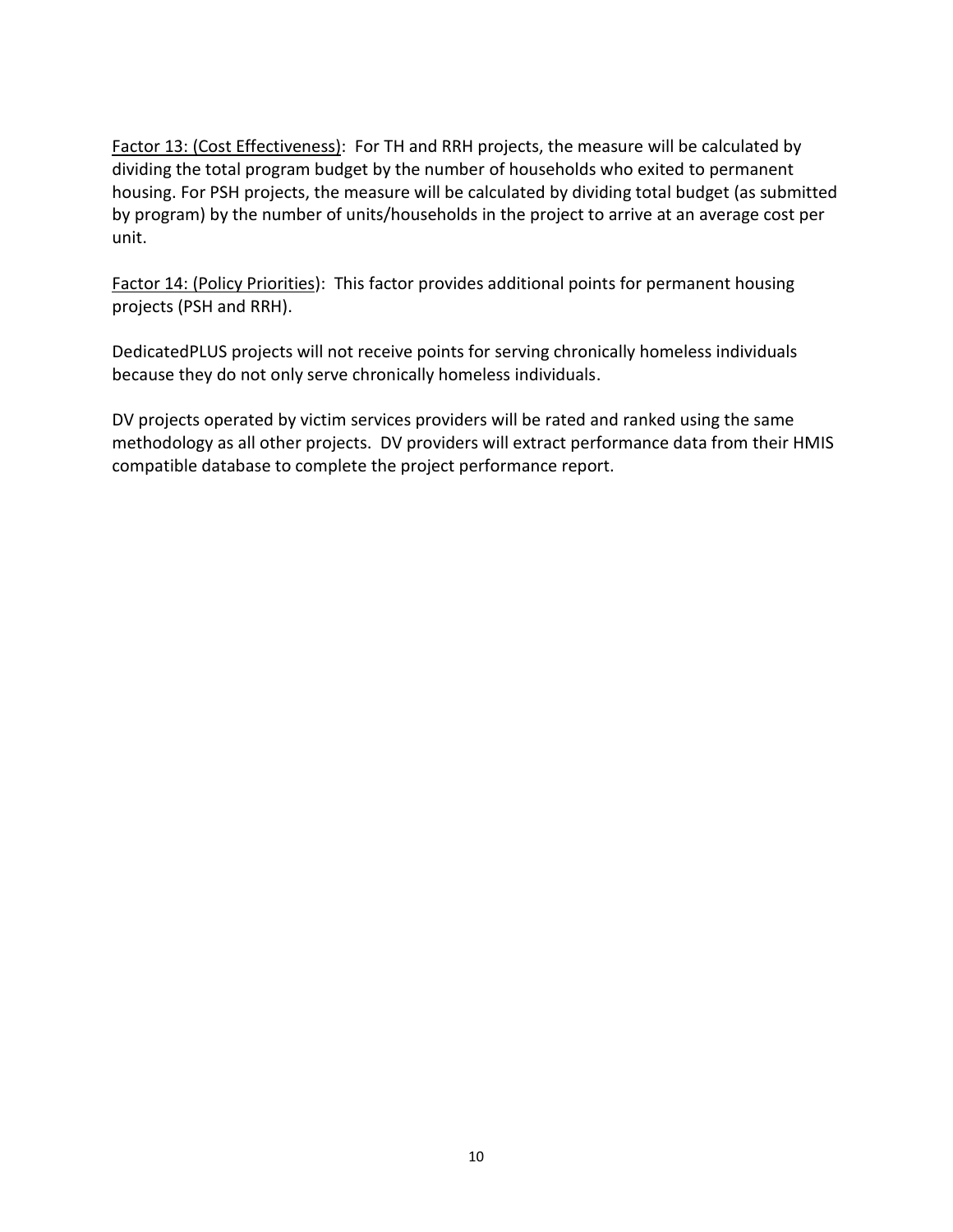## **ATTACHMENT C SCORING FACTORS FOR NEW PROJECTS: Re-Allocation, Bonus and DV Bonus Projects**

| <b>Rating Factor</b>                                                                                                                                                                                                                                                                                                                                                                                                                                                                                                                                                                                                                                                                                   | <b>Score Range</b> |
|--------------------------------------------------------------------------------------------------------------------------------------------------------------------------------------------------------------------------------------------------------------------------------------------------------------------------------------------------------------------------------------------------------------------------------------------------------------------------------------------------------------------------------------------------------------------------------------------------------------------------------------------------------------------------------------------------------|--------------------|
| HUD System Performance Objectives:<br>1.<br>The project articulates how it will advance the system performance objectives<br>set forth by HUD:<br>Reduce new entries into homelessness<br>$\bullet$<br>Reduce the length of time people are homeless<br>Reduce returns to homelessness<br>Increase participant income                                                                                                                                                                                                                                                                                                                                                                                  | $0 - 5$            |
| 2.<br><b>Targeting and Outreach</b><br>Project targets an eligible population<br>Project targets participants who are coming from the street or other<br>٠<br>locations not meant for human habitation, emergency shelters, safe<br>havens, or fleeing domestic violence<br>There is a strong outreach plan specifically designed to identify and engage<br>$\bullet$<br>people in the target population and ensure they can access the program                                                                                                                                                                                                                                                        | $0 - 10$           |
| 3. Appropriateness of Housing<br>Type, scale, and location of the housing fit the needs of the program<br>$\bullet$<br>participants<br>Participants are assisted to secure housing as quickly as possible<br>Programs and activities are offered in a setting that enables homeless people<br>with disabilities to fully interact with others without disabilities possible                                                                                                                                                                                                                                                                                                                            | $0 - 5$            |
| 4.<br><b>Housing First Model</b><br>Project will have low barriers to entry and does not screen out applicants<br>based on having no or low income, active or history of substance use,<br>criminal record (except for State mandated requirements), history of<br>domestic violence) or lack of willingness to participate in services<br>Project prioritizes rapid placement and stabilization in permanent housing<br>Project will not terminate participation for: failure to participate in services,<br>failure to make progress on service plan, loss of income or failure to improve<br>income; being a victim of domestic violence, or other activities not covered<br>in the lease agreement | $0 - 15$           |
| 5. Service Plan<br>For RRH projects, project meets National Alliance to End Homelessness<br>(NAEH) RRH standards<br>Type, scale, location of the supportive services fit the needs of the program<br>participants and are readily accessible. This includes services funded by the<br>CoC grant and other project funding sources<br>For PSH projects, there are sufficient services to ensure participants are<br>٠<br>successfully supported to access and sustain housing.<br>There is a specific plan to ensure participants are individually assisted to<br>obtain the benefits of the mainstream health, social, and employment<br>programs for which they are eligible                          | $0 - 25$           |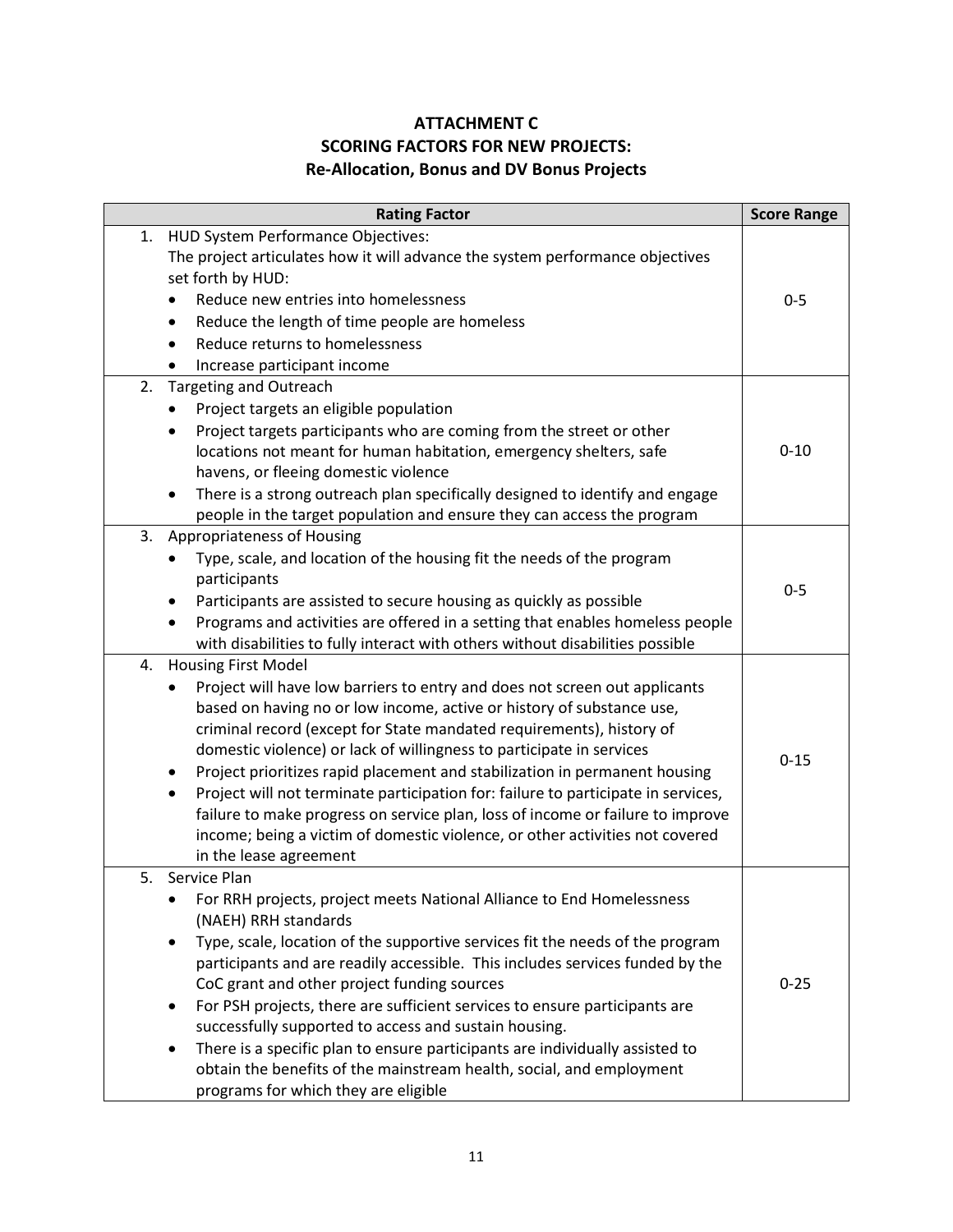| <b>Rating Factor</b>                                                                                   | <b>Score Range</b> |
|--------------------------------------------------------------------------------------------------------|--------------------|
| There is a specific plan to ensure participants are assisted to secure services<br>$\bullet$           |                    |
| from the healthcare system.                                                                            |                    |
| There is a specific plan to ensure participants are assisted to obtain and<br>٠                        |                    |
| remain in permanent housing in a manner that fits their needs                                          |                    |
| There is a specific plan to ensure participants are assisted to increase their<br>$\bullet$            |                    |
| incomes and live independently                                                                         |                    |
| There is a specific plan to ensure there are no barriers to participation faced<br>$\bullet$           |                    |
| by persons of different races and ethnicities, particularly those over-                                |                    |
| represented in the local homelessness population                                                       |                    |
| Applicant has demonstrated how they will conduct ongoing assessment to<br>٠                            |                    |
| ensure the project is promoting racial equity and how they will take steps to                          |                    |
| address any identified disparities in how people of different races and                                |                    |
| ethnicities access the program, experience the program once enrolled, and                              |                    |
| the outcomes of the program.<br>Applicant has described how the project will involve people with lived |                    |
| ٠<br>experience of homelessness in providing input on program planning and                             |                    |
| evaluation, development of policies and procedures, and decision-making                                |                    |
| structures and processes.                                                                              |                    |
| For DV bonus project applicants: services are tailored to meet the needs of<br>$\bullet$               |                    |
| survivors of domestic violence, dating violence, sexual assault, or stalking                           |                    |
| who experienced homelessness                                                                           |                    |
| 6. Timing                                                                                              |                    |
| Applicant has a clear plan to begin operations when the contract is executed.                          |                    |
| Within six months of contract execution may be awarded up to 10 points and                             | $0 - 10$           |
| within one year of contract execution may be awarded up to 5 points                                    |                    |
| <b>Applicant Capacity</b><br>7.                                                                        |                    |
| Recent relevant experience in providing housing to people experiencing<br>$\bullet$                    |                    |
| homelessness                                                                                           |                    |
| Recent data submitted demonstrates strong performance for relevant<br>٠                                |                    |
| services and/or housing provided                                                                       |                    |
| Relevant experience in operation of housing projects or programs,                                      |                    |
| administering leasing or rental assistance funds, delivering services and                              |                    |
| entering data and ensuring high-quality data in a system (HMIS or a similar                            |                    |
| data system)                                                                                           |                    |
| Organization has track record of involving people with lived experience of<br>٠                        | $0 - 10$           |
| homelessness                                                                                           |                    |
| Organizational and finance capacity to track funds and meet all HUD<br>٠                               |                    |
| reporting and fiscal requirements                                                                      |                    |
| If application has sub recipients, applicant organizations have experience<br>٠                        |                    |
| working together                                                                                       |                    |
| Any outstanding monitoring or audit issues or issues are explained<br>٠                                |                    |
| For DV bonus project applicants: experience serving survivors of domestic<br>$\bullet$                 |                    |
| violence, dating violence, sexual assault, or stalking, and ability to house                           |                    |
| survivors and meet safety outcomes.<br>8. Financial Feasibility and Effectiveness                      |                    |
|                                                                                                        | $0 - 10$           |
| Costs appear reasonable and adequate to support proposed program                                       |                    |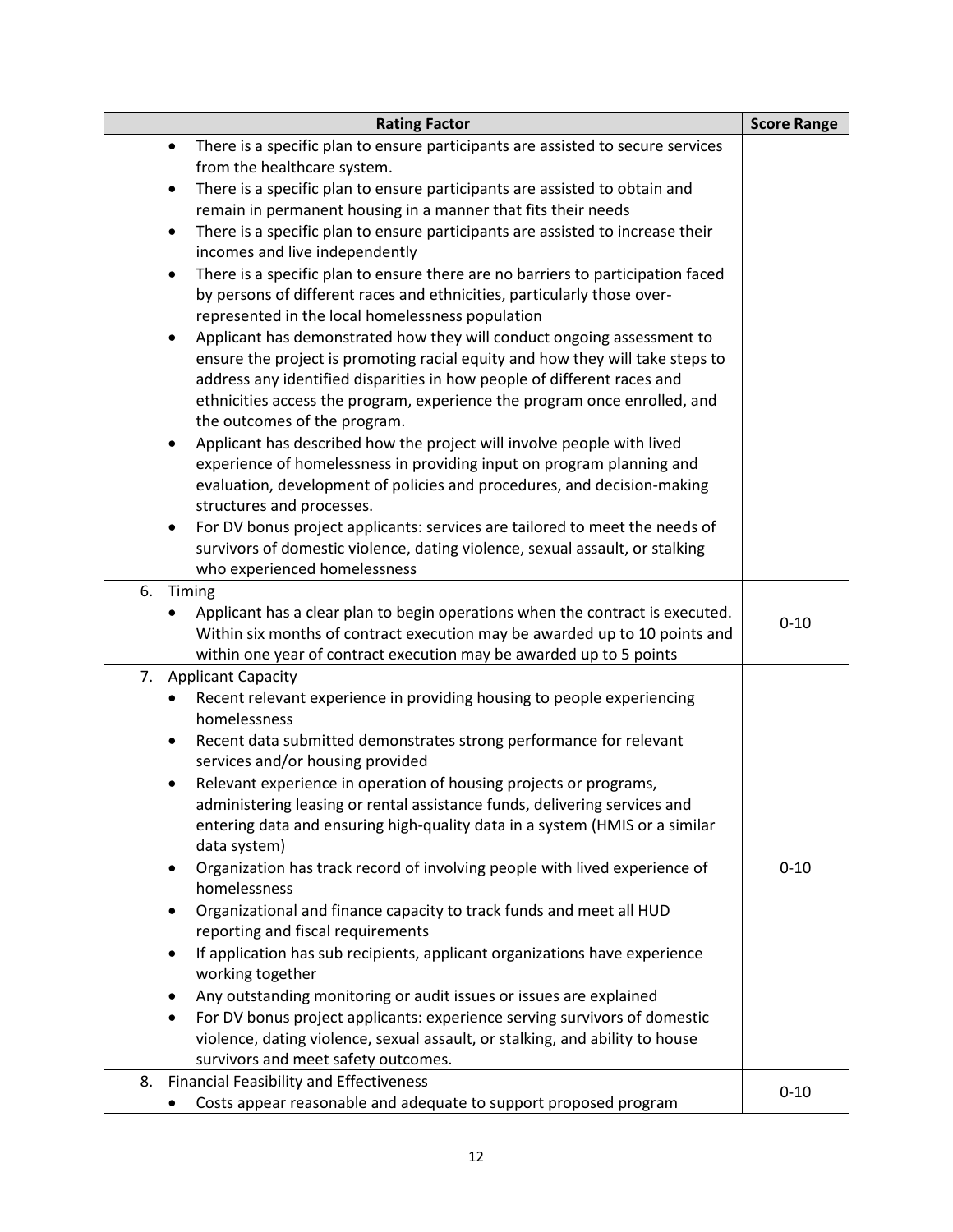| <b>Rating Factor</b>                                                                                           | <b>Score Range</b> |  |  |  |
|----------------------------------------------------------------------------------------------------------------|--------------------|--|--|--|
| Match requirement is met<br>$\bullet$                                                                          |                    |  |  |  |
| Additional resources leveraged                                                                                 |                    |  |  |  |
| <b>Project Type Prioritization</b><br>9.                                                                       |                    |  |  |  |
| TH/RRH - 0 points                                                                                              |                    |  |  |  |
| Supportive Services Only (SSO) Projects for Coordinated Entry for survivors of<br>Domestic Violence - 0 points |                    |  |  |  |
| Transition projects that create a new TH/RRH project through re-allocation-3<br>$\bullet$                      | $0 - 10$           |  |  |  |
| points                                                                                                         |                    |  |  |  |
| PSH/DedicatedPLUS - 3 points                                                                                   |                    |  |  |  |
| $RRH - 5$ points                                                                                               |                    |  |  |  |
| PSH Dedicated to Chronically Homeless People - 10 points                                                       |                    |  |  |  |
| <b>TOTAL</b>                                                                                                   | 100                |  |  |  |
|                                                                                                                |                    |  |  |  |
| <b>BONUS POINTS</b>                                                                                            |                    |  |  |  |
| In the FY 2021 NOFO, HUD will provide additional points in the overall CoC application for communities         |                    |  |  |  |
| that include one or more permanent housing projects (PSH or RRH) on the Project Priority List                  |                    |  |  |  |
| demonstrating coordination with housing providers and health care organizations. To align with this            |                    |  |  |  |
| HUD priority, bonus points will be awarded to new PSH or RRH projects with the following features:             |                    |  |  |  |
| Bonus A: Project utilizes housing subsidies or subsidized housing units not funded                             |                    |  |  |  |
| through the CoC or ESG program, such as through private organizations, State or local                          | 5                  |  |  |  |
| government (including HOME funds from the American Rescue Plan), Public Housing                                |                    |  |  |  |
| Agencies, faith-based organizations or federal programs other than CoC or ESG.                                 |                    |  |  |  |
| Bonus B: Project utilizes healthcare resources (including behavioral health) to help                           |                    |  |  |  |
| individuals and families experiencing homelessness. Sources of healthcare resources                            |                    |  |  |  |
| may include: direct contributions from a public or private health insurance provider to                        |                    |  |  |  |
| the project; or provision of healthcare services by a private or public organization                           | 5                  |  |  |  |
| tailored to the participants of the project. Eligibility for the project may not be                            |                    |  |  |  |
| restricted by the eligibility requirements of the health care service provider.                                |                    |  |  |  |
| To receive bonus points, applications must provide written documentation of commitment of resources            |                    |  |  |  |
| from the housing or healthcare provider.                                                                       |                    |  |  |  |
| <b>Maximum Total Bonus Points</b>                                                                              | 10                 |  |  |  |
|                                                                                                                |                    |  |  |  |
| Maximum Project Total                                                                                          | 110                |  |  |  |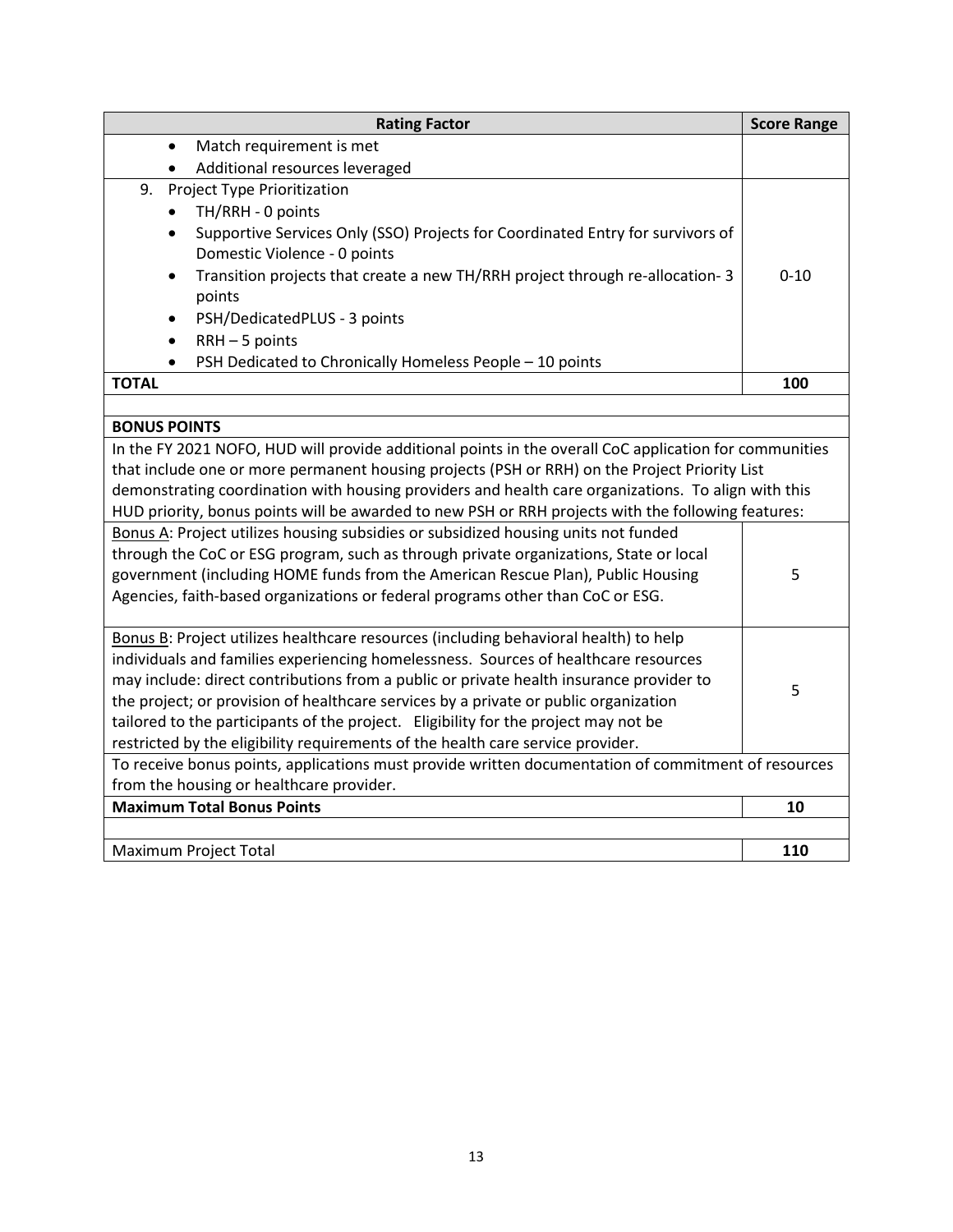# **ATTACHMENT D RANKING AND TIERING POLICIES**

## 1. Ranking Policy

In determining the rank order of projects, the Review Panel will adhere to the following policies:

- a. Projects will be ordered in accordance with their scores as set forth in Attachment B (for renewal projects) and Attachment C (for new projects).
- b. Projects falling into Tier 1 will be submitted on the Project Priority list in the order in which they are ranked
- c. Projects falling into Tier 2 will be ranked according to the policies set forth below in Section 3 and 4.
- d. The following project types will not receive scores:
	- Renewal projects that do not have any performance data (because they were only recently awarded) will be placed at the bottom of Tier 1 or into Tier 2, at the discretion of the Review Panel.
	- Any dedicated HMIS or Coordinated Entry projects will not receive scores. As critical infrastructure for the CoC, dedicated HMIS and/or Coordinated Entry projects will be placed at the bottom of Tier 1.

# 2. Tier Two Project Scoring as Established in the HUD NOFO

In this year's NOFO, HUD has set forth a scoring system for Tier 2 Projects:

- a. CoC Score up to 50 points in direct proportion to the score received on the CoC application
- b. CoC Project Ranking Up to 40 points based on how each project is ranked within Tier 2, with those closer to the top of the list receiving more points
- c. Commitment to Housing First projects that demonstrate low barriers to entry and prioritize rapid placement and stabilization in permanent housing, up to 10 points.

All projects in Tier 2 will compete nationally for funding based on this scoring system. Projects lower on the list are less likely to be funded.

# 3. San Mateo County Tier 2 Policy

**Once the rank order of projects has been determined (see Section 1), any projects falling into Tier 2 will be candidates for re-allocation to create new projects.** The Review Panel will make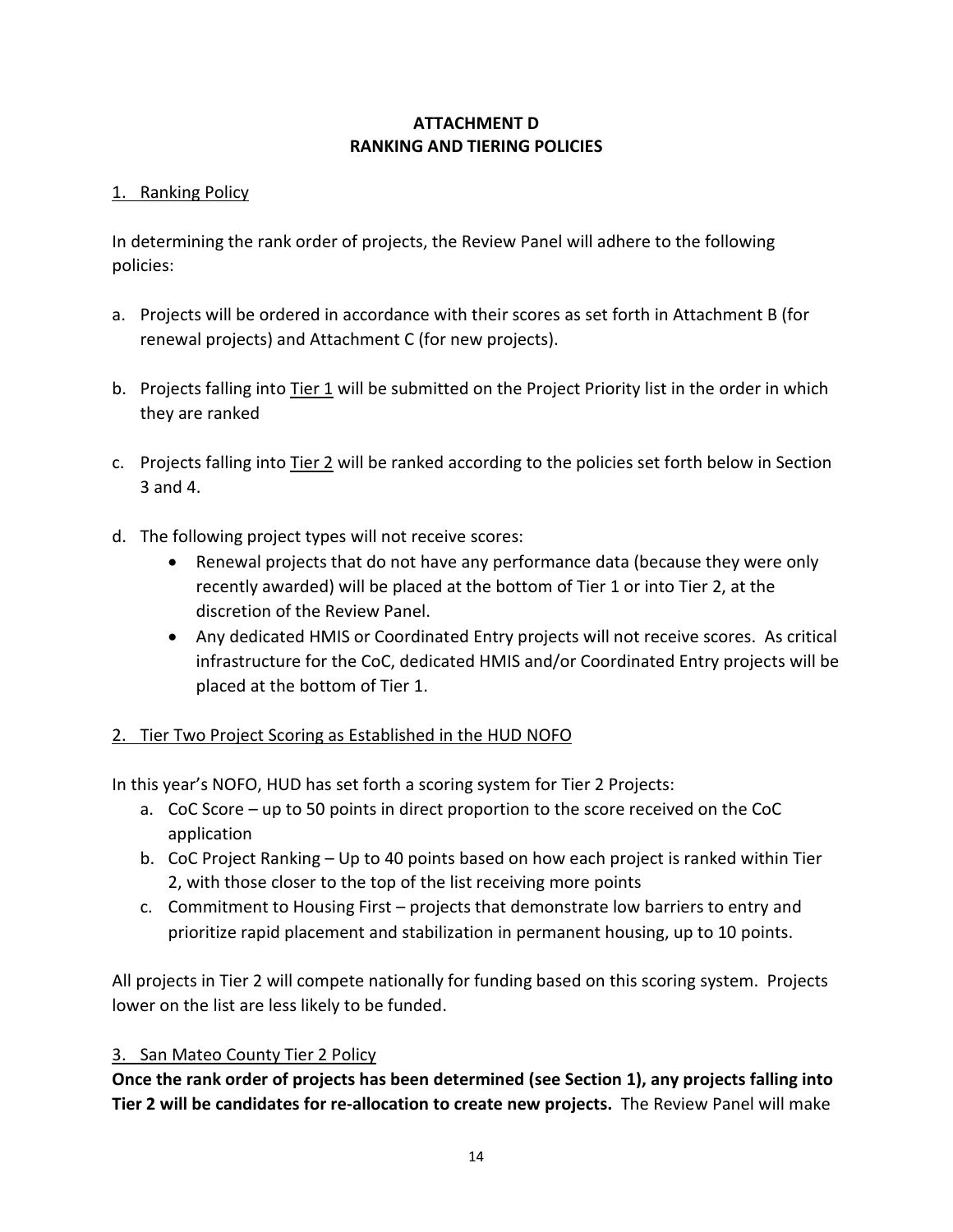a recommendation as to whether to re-allocate Tier 2 projects or leave them in their rank order.

## 4. Re-Allocation Policy

In addition to the above, the Review Panel will examine the spending history of ALL renewal projects to determine if any grants should be reduced. Any grants that have significant under spending will be candidates to have their grant amount reduced. Funds captured from grants that are reduced will be used to fund new permanent housing or rapid-re-housing project(s), which can be placed either in Tier 1 or Tier 2, or HMIS or Coordinated Entry projects, which are placed at the bottom of Tier 1.

Renewal applicants may apply to create a Transition Project by voluntarily re-allocating one or more of their grants and creating a new grant of a different project type (PSH, RRH, TH/RRH). The new project will be ranked and scored according to the policies outlined in this document. There is no guarantee that Transition projects will be included in the Project Priority list submitted to HUD, and if they are, there is no guarantee that they would be placed in Tier 1.

Renewal applicants may choose to voluntarily re-allocate a portion of an existing grant to create a new re-allocation project, but these will not be considered Transition Grants by HUD. There is no guarantee the re-allocation project will be included in the Project Priority list submitted to HUD, and if they are, will be placed into Tier 1. The new project will be ranked according to the policies outline in this document.

# 5. Policy on Adjustments to New Projects

The Review Panel may request amendments to a new project application including a reduction or expansion of funding requested. The Panel may ask a project requesting bonus funds to expand their budget to incorporate re-allocated funds. Projects may also be asked to reduce their budget so that more new projects can be placed onto the Priority List. The panel may also request that a new project adjust their service model or otherwise change their proposal in order to make it more competitive for bonus funding or to secure points for the overall CoC application.

In the absence of new applications, or if new applications are deemed materially deficient or non-competitive, the Review Panel reserves the right to invite a new application from an existing grantee, which could be either an entirely new project or an expansion of an existing high-performing project. This applies regardless of the source of the funds (re-allocation, permanent housing bonus, DV bonus, etc.) and is intended to capitalize on the available NOFO funding by advancing highly competitive applications and positioning the CoC to receive the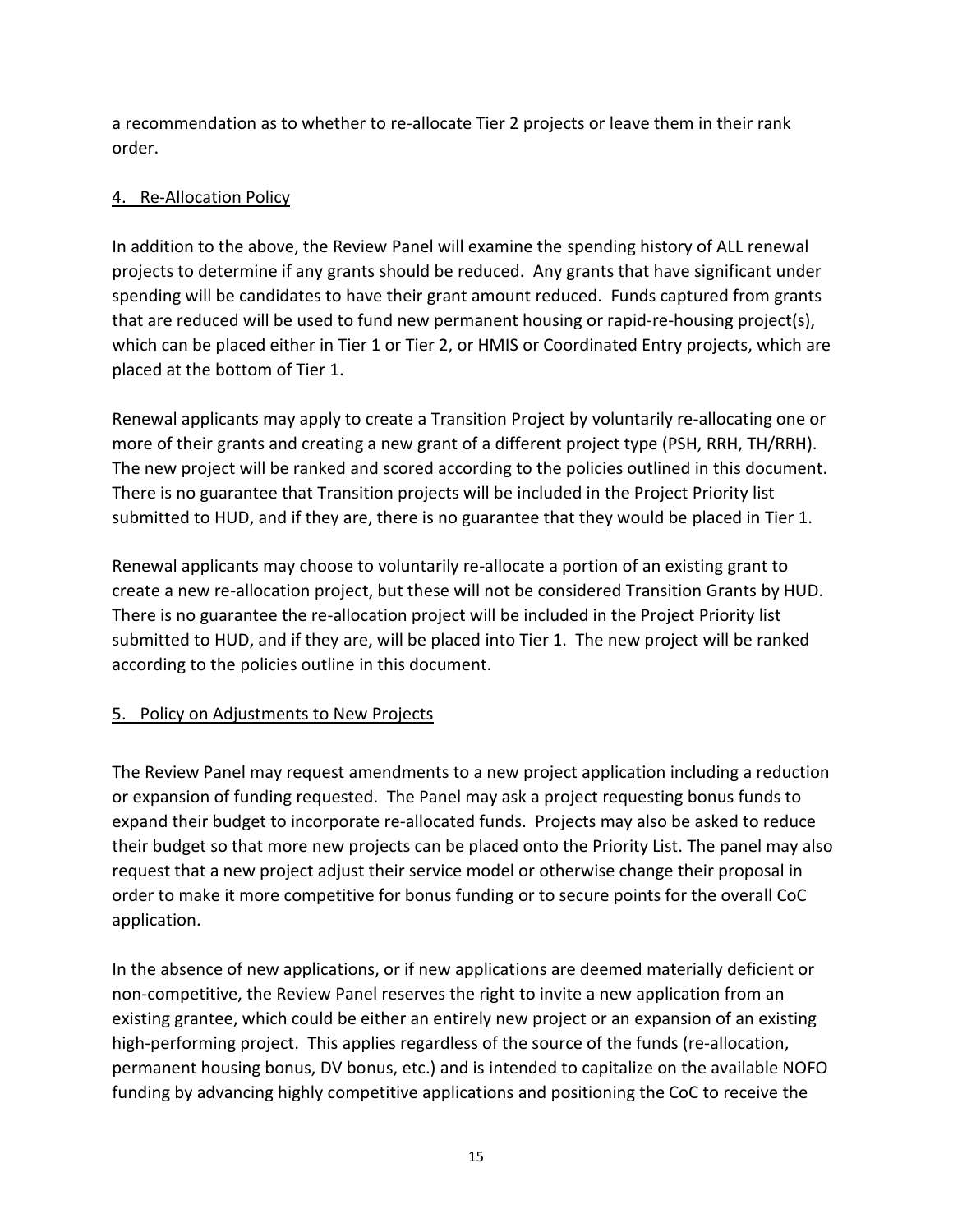maximum amount of HUD funding possible.

## 6. Final Project Priority List

After following the process described above, the Review Panel may elect to adjust the order of projects if doing so will advance the goals of ensuring a more competitive overall funding application and maximizing our CoC's ability to fund eligible renewals and new projects. These adjustments are limited to the following:

- Adjustments to address any issues that arise from projects straddling the Tier 1 and Tier 2 line, in accordance with the policy outlined in the HUD NOFO.
- Ranking of bonus project(s).
- Ranking of DV bonus project(s).
- Ranking of renewal projects that do not yet have any performance data.

Adjustments to rank order will **not** be made to protect low-performing renewal projects from re-allocation or placement in Tier 2. Tier 2 projects remain at risk; therefore, it will be to the Review Panel's discretion to rank projects within Tier 2 strategically and competitively (i.e., if projects score similarly, the Review Panel may determine to rank a project that with capacity to serve a greater number of households higher than a project with lower capacity).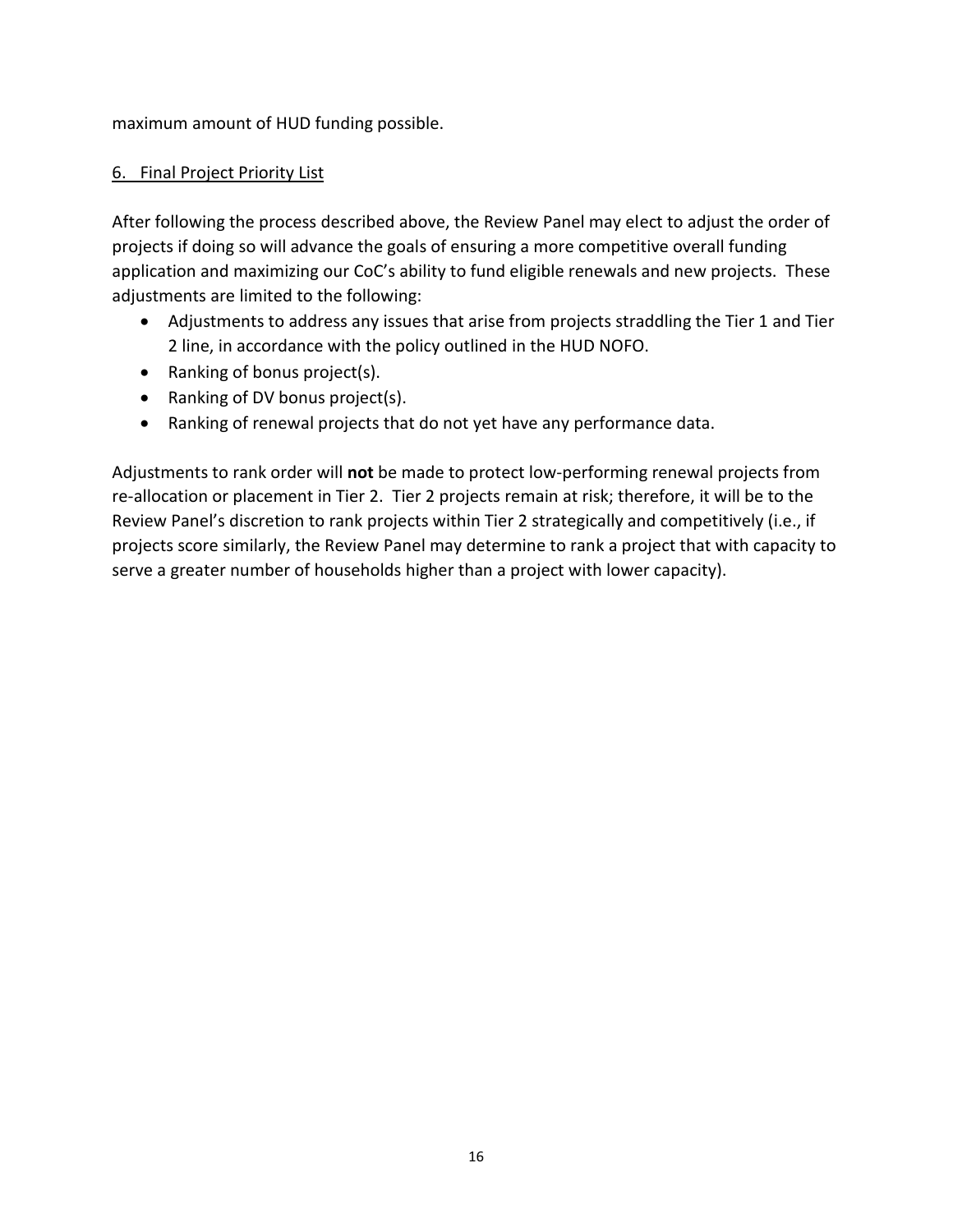# **ATTACHMENT E LOCAL APPEALS PROCESS AND APPEALS FORM**

#### **Local Appeals Process**

The opportunity to appeal an adverse decision is considered an integral part of a transparent and standardized process. The San Mateo County CoC provides applicants seeking HUD CoC funding an appeal opportunity, through a review conducted by an independent committee, with the intention of ensuring the fairness of Rating and Ranking determinations.

#### **Entities Eligible to Appeal**

Appeals are available to any projects in San Mateo County that submitted a new or renewed application to the local CoC NOFO competition.

#### **Grounds for Appeal**

Appeals to the Project Priority listing are limited to misapplication of local published rating and ranking polices or HUD policies. Appeals based on disagreements with the correct application of the process will not be considered. Specific grounds for appeal are limited to:

- 1. Verifiable conflicts of interests seen during the rating and ranking process
- 2. Misapplication of published rating and ranking rules and policies by HSA staff, CoC Review Panel, or CoC Steering Committee
- 3. Violation of rating and ranking policies put forth by HUD
- 4. Technical error in calculation of score

Errors made and submitted by the project applicant will not qualify or be considered in the appeals process. Appeals will only be based on information submitted by the original application due date. New or additional information not included in the original application will not be considered as part of the appeals process. A project may not appeal based on omitted information that was not included as part of the original application. Appeals that are specifically to contest the recommendations on the Project Priority List will not be considered.

### **Process and Deadline to Appeal**

Projects must submit their appeal in writing no later than October 27, 2021. The appeals process entails:

- 1. Project to complete and sign an appeal form, attached at the end of this document, and return the signed form to HSA Homeless Programs@smcgov.org. Appellants may attach supplemental documents to the form.
- 2. The form shall be reviewed by HSA and Focus Strategies staff to ensure valid grounds for appeals.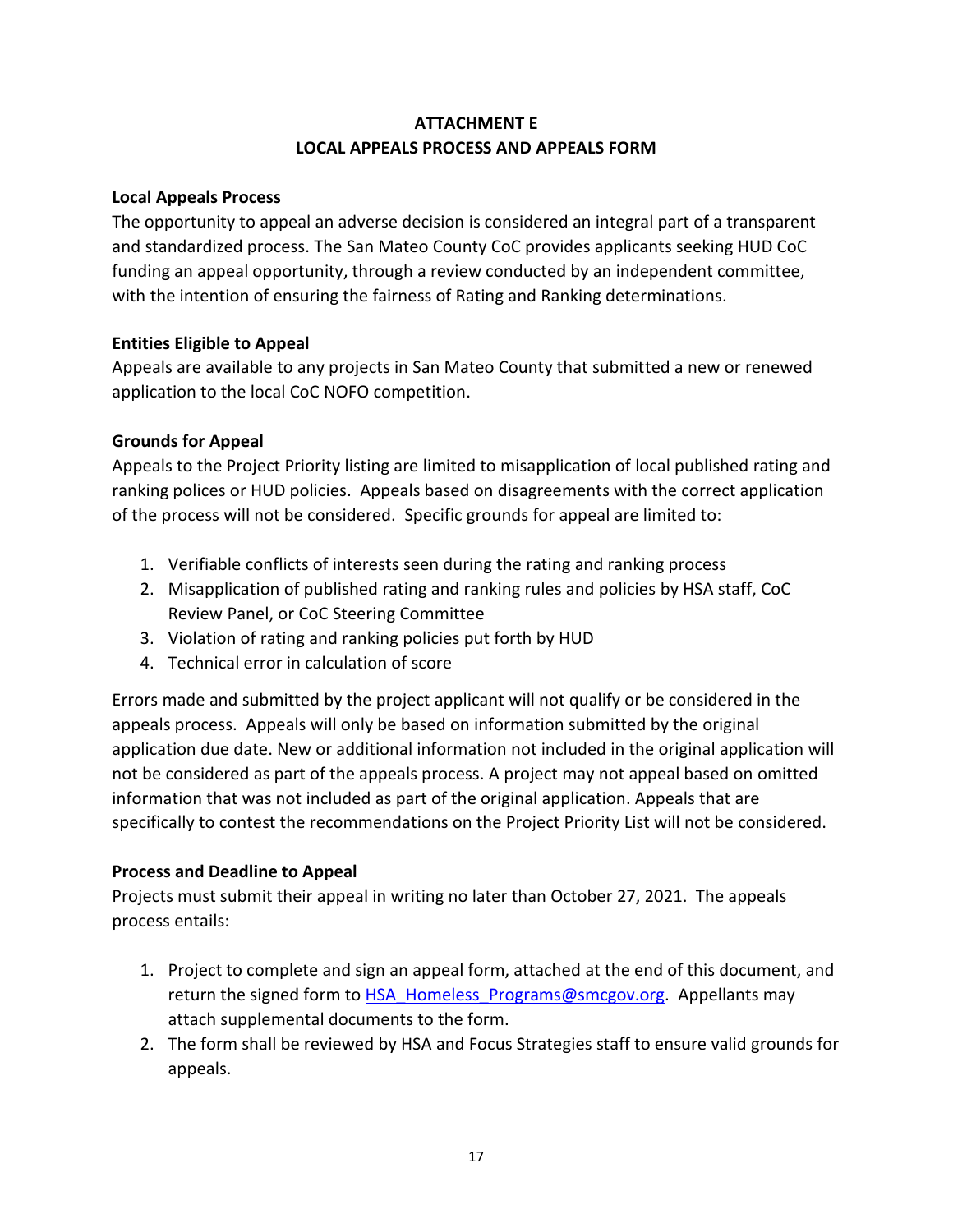- 3. The Appeals will be heard by a panel of three non-conflicted members of the CoC Steering Committee, a CoC subcommittee, staff from an organization involved with the community's homelessness response system, or a community member. Appeals Committee members must be individuals who did not serve on the Review Panel.
- 4. Appellants will not be invited to the panel meeting, all information pertaining to an appeal should be communicated via the appeal form in step 1.
- 5. The Steering Committee or CoC subcommittee will deliberate, and a decision will be made based on a simple majority.
- 6. All decisions made the Appeals Panel will be final.
- 7. If the appeal is successful, the finding of the Appeal Panel will go back to the Review Panel to make needed changes or adjustments to the Project Priority List.
- 8. The appellant will be notified by HSA staff of the result of their appeal (either successful or unsuccessful) and if any changes to the Project Priority List was made.
	- a. If a successful appeal impacts other projects on the Project Priority List, all reordered projects under the project in question will be notified of their impacted ranking as well (including the possibility of a project moving from Tier 1 to Tier 2 as the result of a successful appeal).

All agencies/applicants who wish to appeal further to HUD must utilize the process listed within section X of the 2021 CoC NOFO and described at 24 CFR 578.35.